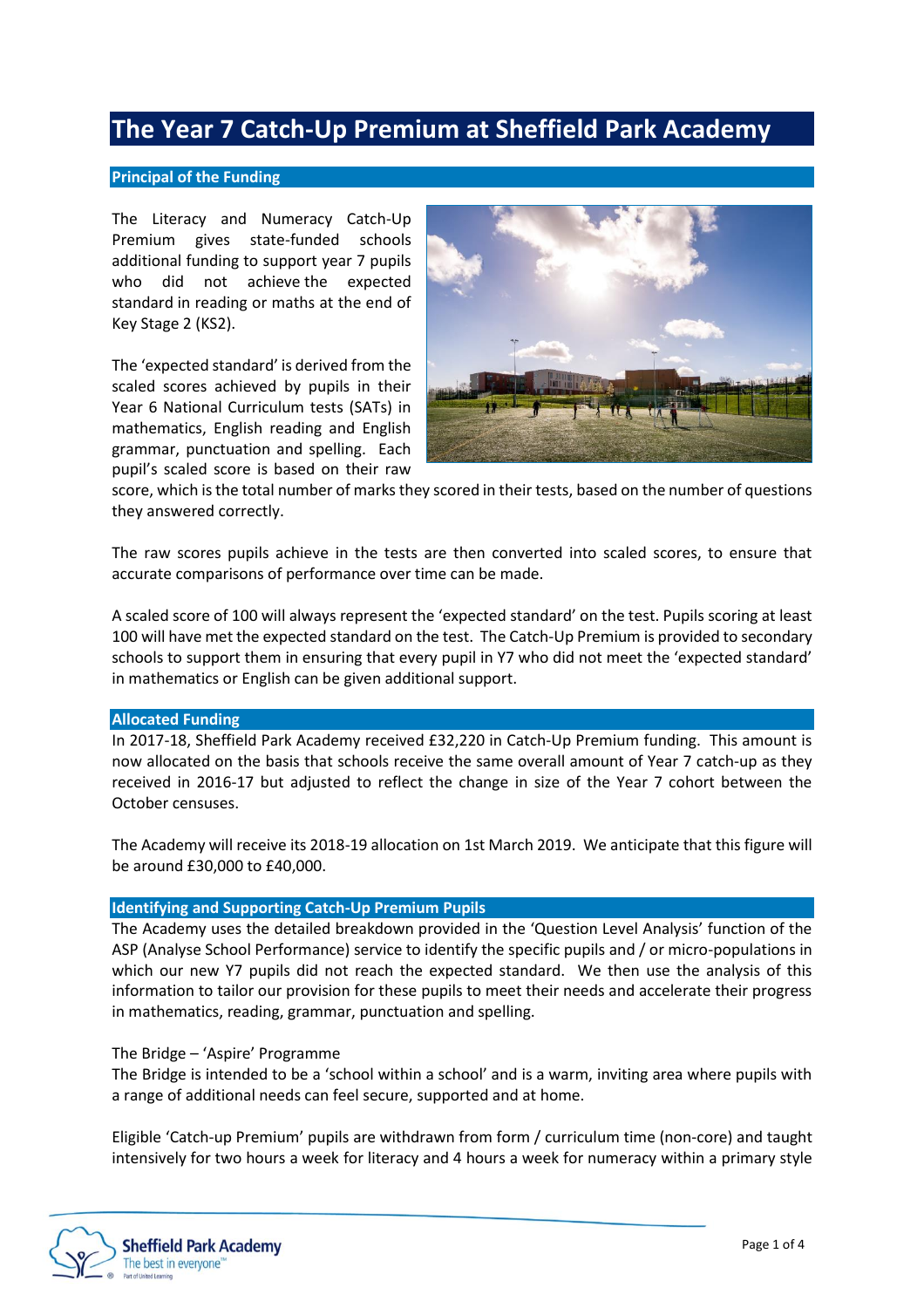provision in the Academy. This small group setting enables trained staff (HLTAs and the SENDCO) to work with them intensively to develop their basic reading, writing and mathematical skills.

Pupil's accessing additional numeracy provision receive this intensive intervention for one term, with a mid-point assessment taking place to ensure that the strategies being employed are effective and to allow the teachers to adapt their planning according to each pupil's progress. The groups of pupils eligible are on rotation throughout the year, with the lowest scoring (in the Academy's formal baseline assessments) being prioritised on the first rotation. Full schemes of work linked to the STEPs model are delivered and continually assessed.

Pupils accessing the literacy provision receive additional literacy sessions as part of their timetabled lessons. In these sessions intensive the Read Write Inc Fresh Start programme if followed. Students are continually accessed using placement testing and the New Generation Reading Tests.

#### English and Maths

Smaller class sizes in the lower set maths and English classes in year 7 also help to provide the extra support and attention that pupils who are eligible for Catch-Up Premium may benefit from (this equates to 5 hours per subject per week).

#### **Early Risers**



For each of the past four academic years the Academy has worked with our local primary schools to run an 'Early Risers' programme, which enables all Y6 pupils to start Year 7 in June.

We believe that by starting their secondary education slightly earlier, we can give every child the best possible start and that their progress and attainment will benefit. By getting to know the children before the summer holidays we will be able to ensure that they feel better supported and happier when making the step up from Primary School.

In 2016, the Academy was the joint recipient of a prestigious award for our transition work following an in-depth research project conducted by Sheffield Hallam University. The research found that pupils who accessed 'Early Risers' did not regress as much over the summer holidays, made better progress throughout Year 7 and attended better than their peers who did not benefit from early access or extended transition arrangements. In-depth pupil and parent surveys carried out by the university indicated increased confidence, better relationships with peers and significantly reduced anxiety around the transition process.

| <b>Funding Allocation 2017-18</b>            |                 | <b>Funding Allocation 2018-19 (Anticipated)</b> |                         |
|----------------------------------------------|-----------------|-------------------------------------------------|-------------------------|
| £32,220                                      |                 | £30,000 to £35,000.                             |                         |
| <b>Number of Eligible Pupils</b>             |                 | <b>Number of Eligible Pupils</b>                |                         |
| English: 95                                  | Mathematics: 77 | English: approx. 80                             | Mathematics: approx. 69 |
| <b>Funding Spent On</b>                      |                 | <b>Spending Plan</b>                            |                         |
| HLTA salary contribution to run the 'Aspire' |                 | HLTA salary contribution to run the 'Aspire'    |                         |
| programme within the Bridge. £15,162         |                 | programme within the Bridge £10,162             |                         |
|                                              |                 |                                                 |                         |

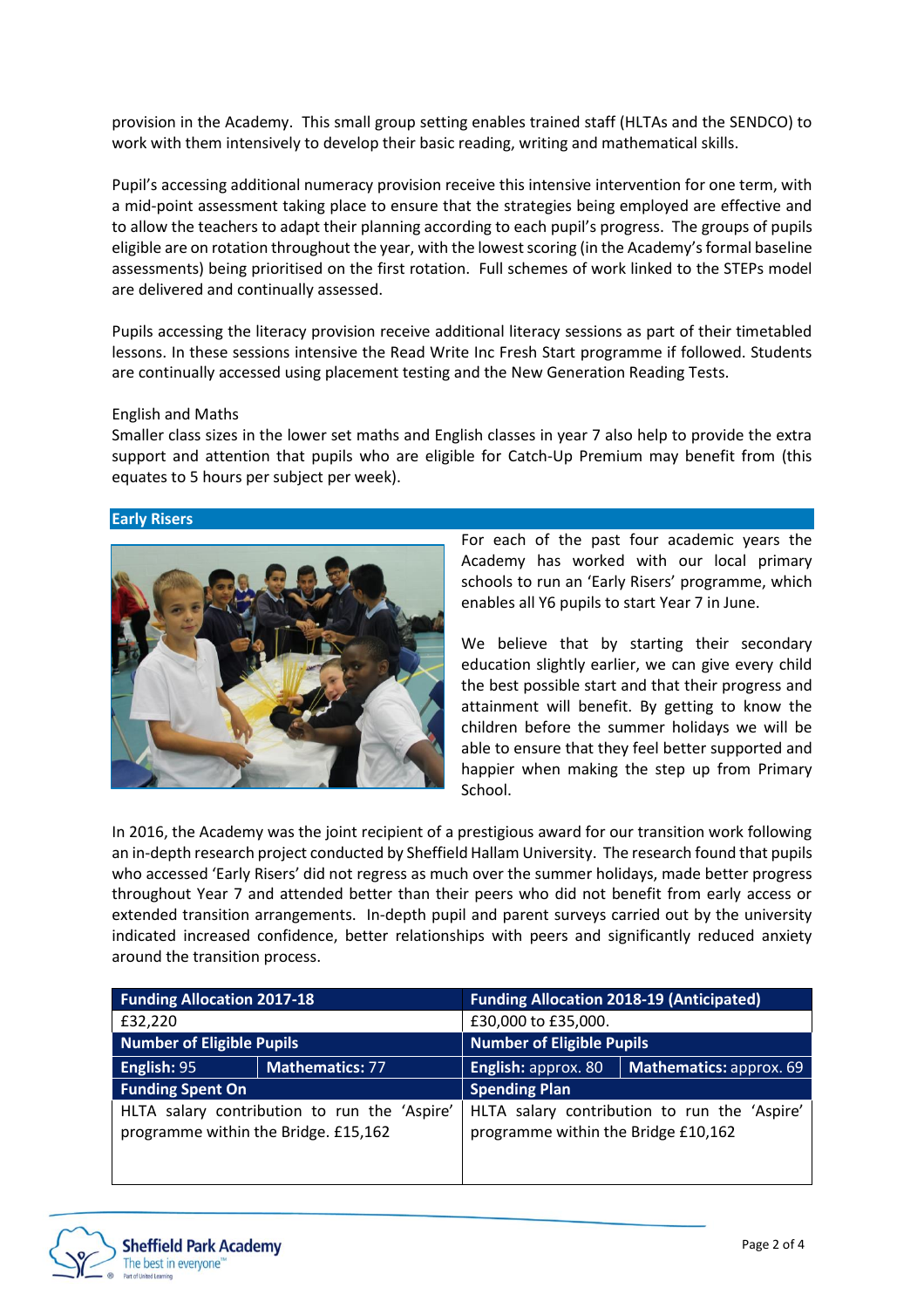| EAL salary contribution to run the 'EAL'<br>programme within the Bridge. £9,186                             | EAL salary contribution to run the EAL<br>programme within the Bridge £9,370                              |
|-------------------------------------------------------------------------------------------------------------|-----------------------------------------------------------------------------------------------------------|
| TLR contribution for Assistant SENDCO support<br>within the Bridge - planning, teaching, coaching<br>£1,196 | TLR contribution for Assistant SENDCO support<br>within the Bridge - planning, teaching, coaching<br>£350 |
| Bridge resources £600                                                                                       | Bridge resources £600                                                                                     |
| Lexia programme software and licenses £1363                                                                 | Lexia programme software and licenses £1363                                                               |
|                                                                                                             | Read Write Inc. resources £3,000                                                                          |
| Literacy co-ordinator TLR contribution £538                                                                 | Literacy co-ordinator TLR contribution £1,770                                                             |
| Small group teaching for maths and English<br>£12,259                                                       | Small group teaching for maths and English<br>£13,326                                                     |
| STAR Reading Programme contribution £1146                                                                   |                                                                                                           |

#### **Impact of Catch-Up Premium Spending 2017-18**

162 students accessed 'The Bridge' provision in 2017-18. Of the 162 students, 92% graduated from 'The Bridge' within one term, having mastered the baseline KPI's. 100% graduated within 2 terms.

Progress made within the core curriculum against the academy's STEPs model by pupils eligible for the Catch-Up Premium is outlined below, with the progress made by 'all' pupils also provided for comparison.

Blue = Making more than expected progress Green = Making expected level of progress Amber = Making less than expected progress Red = Making significantly less than expected progress Grey = Limited progress made from KS2

### **English:**

Students below standard AP5 English:

| <b>Below Standard</b><br>AP6         | <b>English</b> | %       |  |
|--------------------------------------|----------------|---------|--|
| Blue                                 | 53             | 56.38%  |  |
| Green                                | 29             | 30.85%  |  |
| Amber                                | 3              | 3.19%   |  |
| Red                                  | 1              | 1.06%   |  |
| Grey                                 | 8              | 8.51%   |  |
| <b>Grand Total</b>                   | 94             | 100.00% |  |
|                                      |                |         |  |
| Full Cohort Y7 AP6 English English % |                |         |  |
| B                                    | 96             | 45.28%  |  |